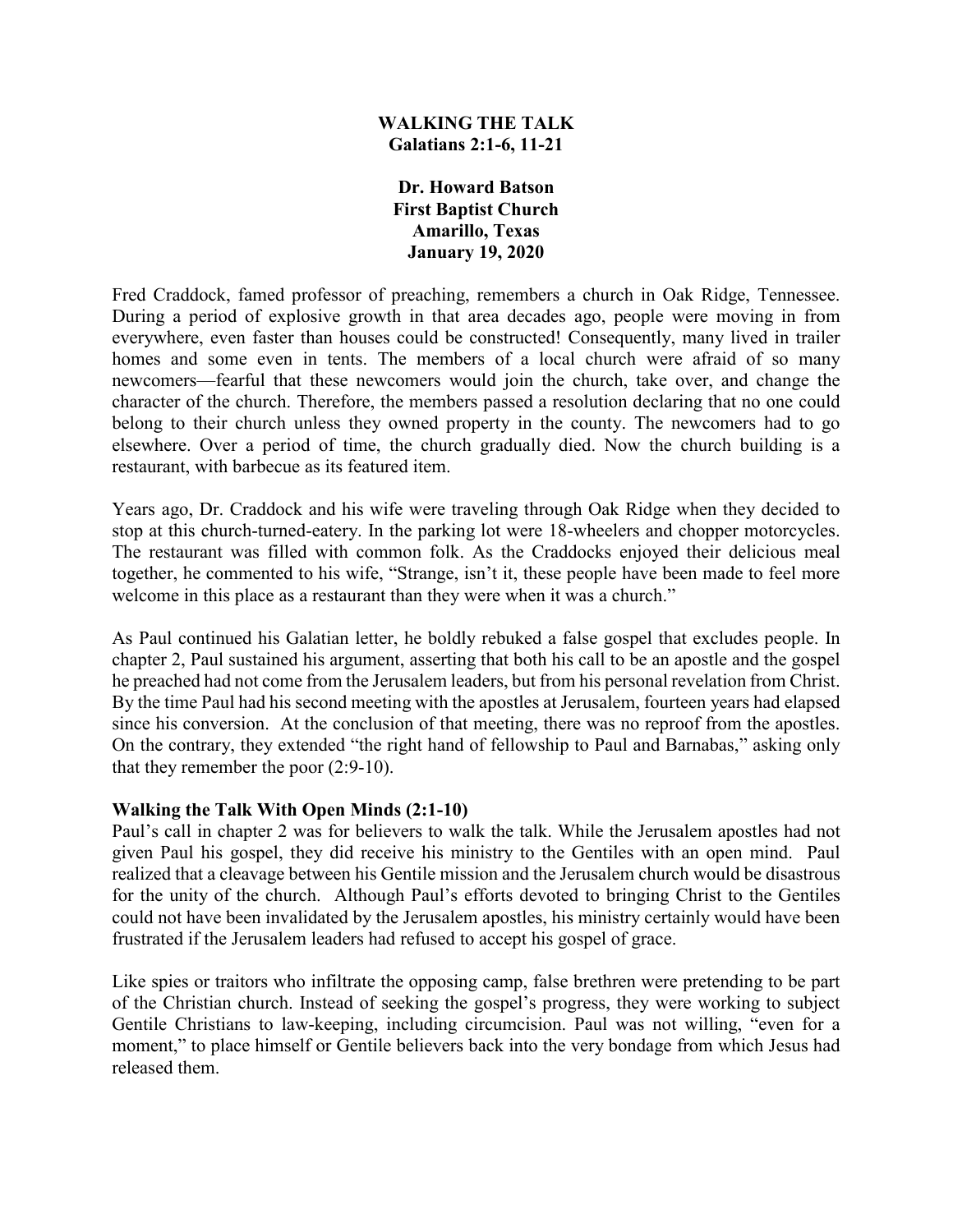Unlike the closed-minded false brethren, the Jerusalem apostles realized that Paul had been entrusted to preach the gospel to the uncircumcised, the Gentiles (2:7), much like they had been called to preach the gospel to the circumcised, the Jews (2:7). The same God who had worked through Peter in reaching the circumcised was also working through Paul to reach the uncircumcised (2:8). The Jerusalem apostles were walking the talk by exhibiting open minds. James, Peter, and John had pledged their friendship and support to Paul and Barnabas in their efforts to reach the Gentiles for Christ's Kingdom (2:9).

## **Walking the Talk With Open Arms (2:11-14)**

If the Jerusalem apostles were going to walk the talk with open minds, they also needed to walk the talk with open arms. They needed to translate their decision to include the Gentiles into everyday action.

Peter fully understood that God had opened His Kingdom to the Gentiles. Peter, himself, had witnessed the conversion of Cornelius and his Gentile household when he preached the gospel in Caesarea (Acts 10). He had also opened his arms by sitting at the table with Gentile believers in Antioch.

The church in Antioch consisted of a majority of Gentile believers. Naturally, Peter shared complete fellowship with them, even crossing Jewish boundaries by sitting at the table and eating with Gentiles. As the "certain men from James" arrived on the scene, however, Peter began to retreat from eating with Gentiles due to peer pressure. He was caught in the crosscurrents—trying to live in both his Jewish world and in his Christian world. Peter was no longer walking the talk with open arms.

As believers, we must search our own lives to discover how our traditions are hindering our ability to live fully in the freedom that we have in Christ Jesus. I had a conversation with a lady whose daughter had left home to attend a Texas Baptist university. She had spent a lifetime teaching her daughter not to judge people based upon the color of their skin, carefully instructing her that God loves all people equally.

All seemed well until the mother realized her daughter was dating a student of another race. The mother revealed the tension she felt between her teaching of equality and her personal reservations about a future mixed marriage. When the situation hit home, she was reluctant to accept the full implications of her own instruction to her daughter.

Peter was caught in just such crosscurrents. He knew that God had accepted the Gentiles. He had seen God pour forth His Spirit upon Cornelius's family. Traditions, though, are hard to break and easy to return to—especially in the presence of peers. He was retreating from his "open arms" policy. If we are honest, we, too, can identify areas in our lives in which we say one thing but act contrary to the very thing that we "believe and teach."

Growing up in South Carolina, I was just the kind of child who could strike up a conversation with any adult about anything. Constantly, the grammar school teachers would write on my report card, "Howie talks too much in class." The next report card would read, "Howie continues to talk too much in class."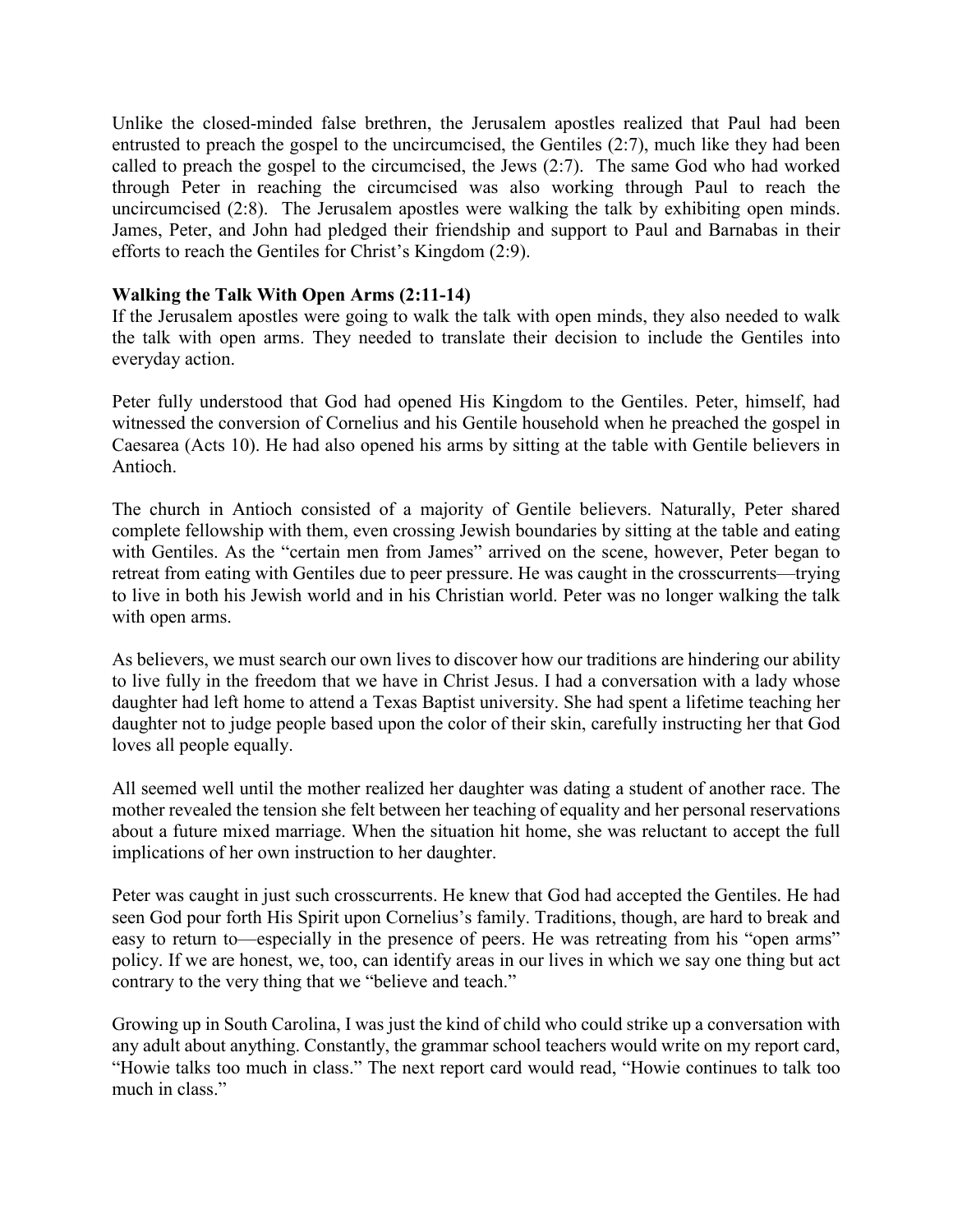I was in one of those "strike up a conversation" moods when I noticed a group of men working in front of our house at 10 Dagenham Drive in Greenville. They seemed like the nicest guys. They worked and I talked, and I talked and they worked. They were paving the road as well as the driveway entrance to our house. After I had talked for about an hour, while they worked, I decided it was time for them to take a break. I invited all the guys to come on in the house—I was sure I could find them something to drink and something to eat. I went in to inform my mother that I had invited the really neat fellows working outside in for refreshments. They had done a marvelous job repairing the entrance to our driveway, and I felt like we should treat them to something special. After all, isn't she the one who had taught me to be kind to everyone?

"You invited who to come in?" she asked. "You did what? Howie, that's the chain-gang," she said. "That's a bunch of criminals, prisoners! They can't come into our house to eat."

Well, funny, now that she had mentioned it, it did seem strange that there were a couple of them with chains between their legs, and all of them were being carefully watched by a man in a uniform with a gun strapped to his side.

My "Hey, mom. Guess who's coming for dinner?" wasn't the high point of my mom's day.

My mother is a kind lady, nonetheless, and so she allowed me to carry drinks out to them as they sweltered in the sun, working with hot black tar on that humid Carolina afternoon. They were appreciative, and I was happy to be able to treat them to a cold drink.

My mother informed me that next time I should ask her before I invite folk into our house. It seemed like an unnecessary policy, but one which I had to follow.

Perhaps as Christians we need to let our actions be as naïve as those of the elementary school child I was at that time. In many ways, we must reach out with open arms that complement the open minds we have received from the freedom of the gospel of Christ Jesus. Paul makes it clear that not only did he not receive his gospel or apostleship from the Jerusalem believers, but he was also willing to confront them concerning their hypocrisy when duty demanded it. Paul boldly told Peter that he was failing to live out his faith by not "walking straight" (literal translation of 2:14) according to the truth of the gospel. Even Barnabas, Paul's missionary companion, was caught up in Peter's hypocrisy.

## **Walking the Talk With Open Hearts (2:15-21)**

As Paul continued his argument, he anticipated other objections to the gospel he preached. (See Lesson 1 for the contents of the gospel the apostles preached.) He had thus far proven that both his apostleship and his gospel were not received from the Jerusalem leaders, but he knew that his opponents had other objections to his ministry to the Gentiles. His opponents were saying that Paul, the Pharisee, was now advocating a gospel that promoted lawlessness disguised as grace. They were arguing like this:

Paul, your doctrine of having a right relationship with God through having faith in Christ, apart from the works of the law, is a very dangerous teaching. You're going to produce a lot of so-called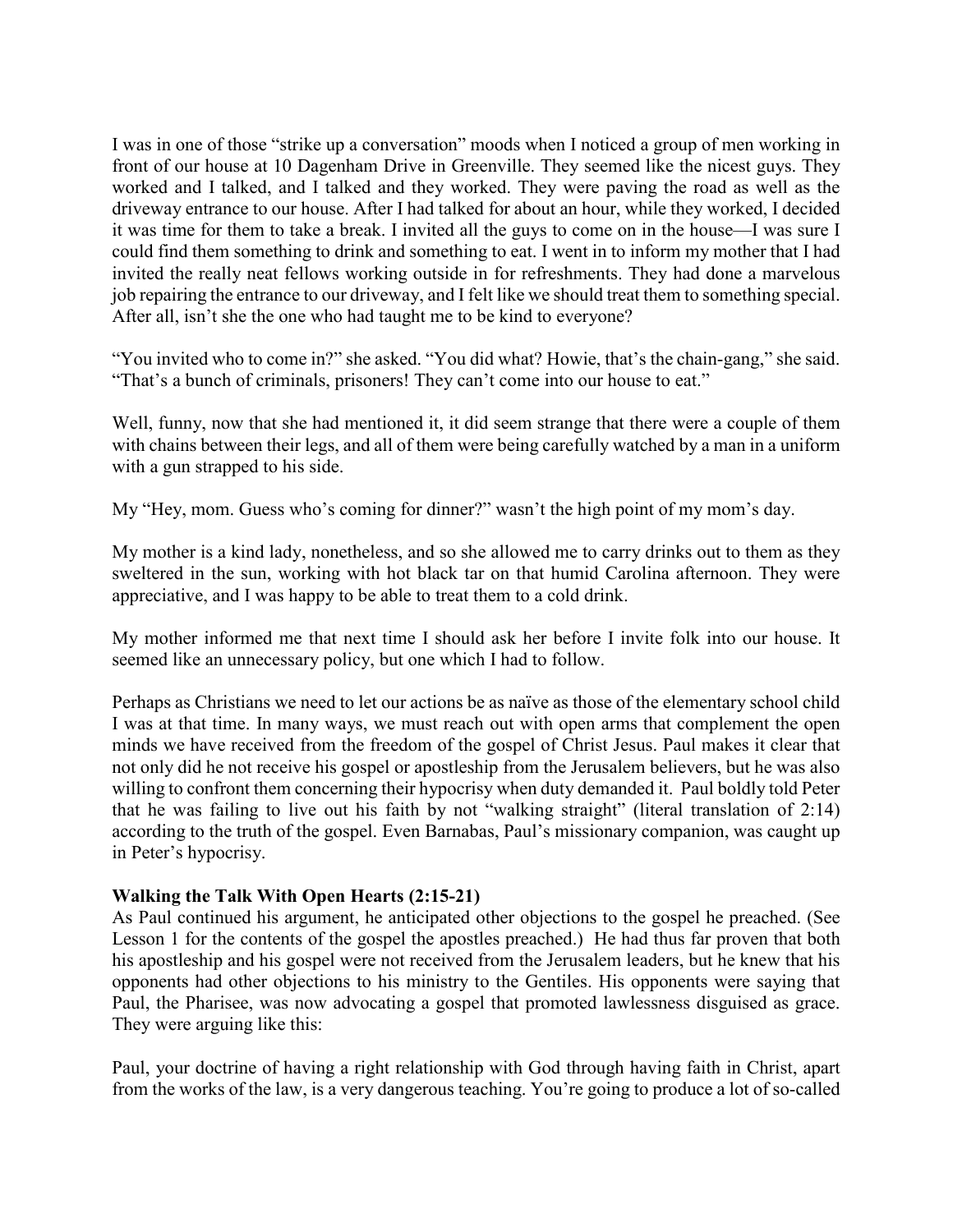members of God's Kingdom who have no sense of moral responsibility. Sin will be rampant. In fact, Paul, your gospel encourages people to sin so that grace will flow all the more from God's throne. We've never heard such words as you are advocating, even teaching people that they do not have to obey the laws of Moses. If God is going to justify bad people, then what reason have you given people to seek to be good? You're teaching the people to just live as they please!

Paul responded by arguing that Christians are made right with God through Jesus Christ's faithfulness to the cross and our belief in what He has accomplished for us. We are not saved through what the law can accomplish (works of the law). Verse 16a could be translated, "We are not justified by the works of the law but through the faithfulness of Jesus Christ, even as we have believed in Christ Jesus." Rather than encouraging sin, Paul said that his gospel of God's grace which focuses on Christ's faithfulness, His willingness to die on the cross, actually demands a more exemplary lifestyle than even that required by the law. Christ is not a minister of sin and does nothing to further sin's interests.

Paul continued his argument by saying that he could not rebuild or take on once again Jewish tradition or Jewish laws because he was dead to the law that he might live to God (2:18-19). Something happened when Christ was faithful to His Father's will in dying for our sins. Believers have broken free from the old dominion and bondage of the law which actually trapped people into moral failure. Christ's crucifixion and resurrection allow us to live without the shackles of the law. Paul declared our participation with Christ (2:20). When He is crucified, we are crucified. As we die to our old selves, we are resurrected to the indwelling of Christ in the believer. Claiming the necessity of law-keeping demeans the crucifixion of Christ which has set us free from Jewish identity markers of circumcision, dietary restrictions, and Sabbath observance. As we grow in Christ, we do not make ourselves new, but we realize that we have been made new in Jesus Christ. We live out who we are as we respond in belief to God's act of grace on the cross.

After flying to Honolulu, Tony Campolo, a college professor, was unable to sleep. He ventured into an all-night diner where he overheard a group of prostitutes talking. One mentioned to her friends that the next day was her 39th birthday. Another replied scornfully, "What do you want? A birthday party?" She retreated into her defensive shell. "I've never had one in my whole life. Why should I expect one now?" It struck Campolo that it would be a good idea to conspire with the owner of the diner to throw her a surprise party the next night. A cake was baked and all was prepared. The cries of "Happy Birthday" from her small group of friends and a stranger left her stunned. She was shocked that anyone would go to this much trouble just for her. She asked if she could take the cake home and then left with her prize. As she left, Campolo offered to pray and prayed for her salvation, for her life to change, and for God to be good to her. The prayer startled the owner, who asked antagonistically, "You never told me you were a preacher. What kind of church do you belong to?" He responded that he belonged to a church that threw birthday parties for prostitutes at 3:30 in the morning.

This story captures the contents of Galatians 2. First, we are made righteous, not by our own actions, but by the actions of Christ Jesus. Second, as we preach the gospel we are to reach out to all people, particularly those of different cultures or customs whom society rejects or marginalizes. Third, as we die with Christ, we are resurrected with Him to a new life, one that demands that we change our old ways and live in obedience to the teachings of Christ.